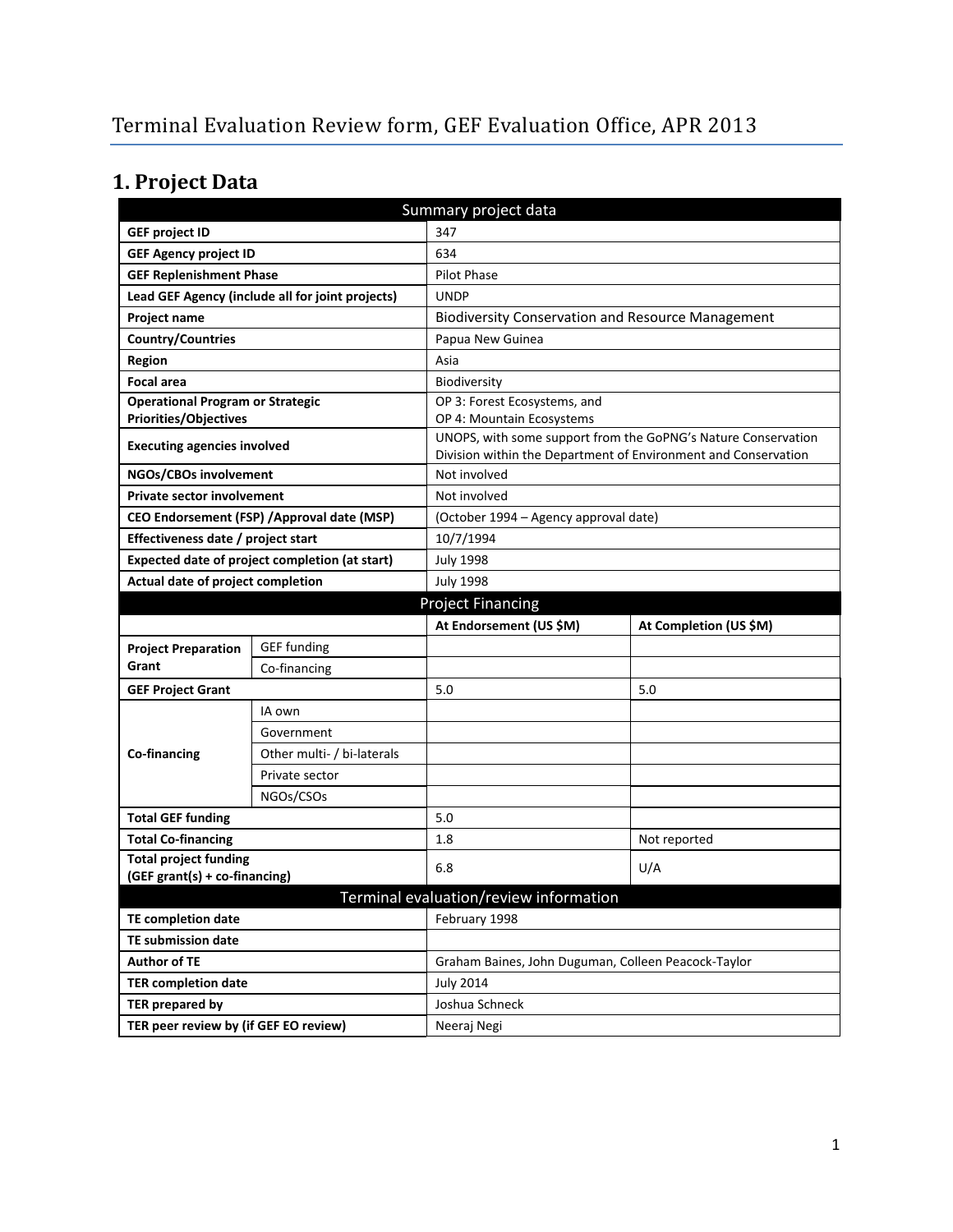| <b>Criteria</b>                                  | <b>Final PIR</b> | <b>IA Terminal</b><br><b>Evaluation</b> | <b>IA Evaluation</b><br><b>Office Review</b> | <b>GEF EO Review</b> |
|--------------------------------------------------|------------------|-----------------------------------------|----------------------------------------------|----------------------|
| <b>Project Outcomes</b>                          | N/A              | N/R                                     | N/R                                          |                      |
| <b>Sustainability of Outcomes</b>                | N/A              | N/R                                     | N/R                                          |                      |
| <b>M&amp;E Design</b>                            | N/A              | N/R                                     | N/R                                          |                      |
| <b>M&amp;E</b> Implementation                    | N/A              | N/R                                     | N/R                                          |                      |
| <b>Quality of Implementation</b>                 | N/A              | N/R                                     | N/R                                          |                      |
| <b>Quality of Execution</b>                      | N/A              | N/R                                     | N/R                                          | MU                   |
| <b>Quality of the Terminal Evaluation Report</b> |                  |                                         | N/R                                          | MS                   |

#### **2. Summary of Project Ratings**

### **3. Project Objectives**

#### 3.1 Global Environmental Objectives of the project:

The Global Environmental Objectives of the project, as stated in the Project Document (PD), were to strengthen protections for, and management of, landscapes harboring globally significant biodiversity in Papua New Guinea. A substantial proportion of global biodiversity (at least 5%, PD, pg 2) resides in Papua New Guinea's rainforests and coastal ecosystems. According to the PD, these globally significant biological resources are under increasing threat from population growth, development of extractive industries – primarily unsustainable commercial logging – and the growth of a cash economy (PD, pg 5).

#### 3.2 Development Objectives of the project:

The Development Objective of the project, as stated in the PD, was to expand the conservation system of Papua New Guinea to provide for biodiversity conservation, through the use of an Integrated Conservation and Development Approach (ICAD). According to the PD, the ICAD approach involves eliciting the commitment of customary landowners when establishing conservation areas, and gaining their support for maintaining and managing these areas on a long-term basis through the provision of ongoing incentives that meet community needs (PD, pg 4).

To achieve the broad development objective shown above, the PD defines the immediate objectives and outputs shown below. The PD states however that "given the project's innovative and experimental character and the vital importance for further project development by the mid-term evaluation to be held 24 months after the start of project implementation..." (PD, pg 23) the outputs and immediate objectives provided below only cover the first two years of the project.

- *1. Objective 1 to develop innovative methodologies for conservation of biodiversity through the establishment of pilot ICAD sites.* Under this objective:
	- a. Two ICAD project sites will be established, and close working relationships will have been established with local communities, based on a shared awareness of conservation values.
	- b. Sociological studies, inventories of natural resources, Participatory Rural Appraisal studies, and other data will be undertaken or obtained.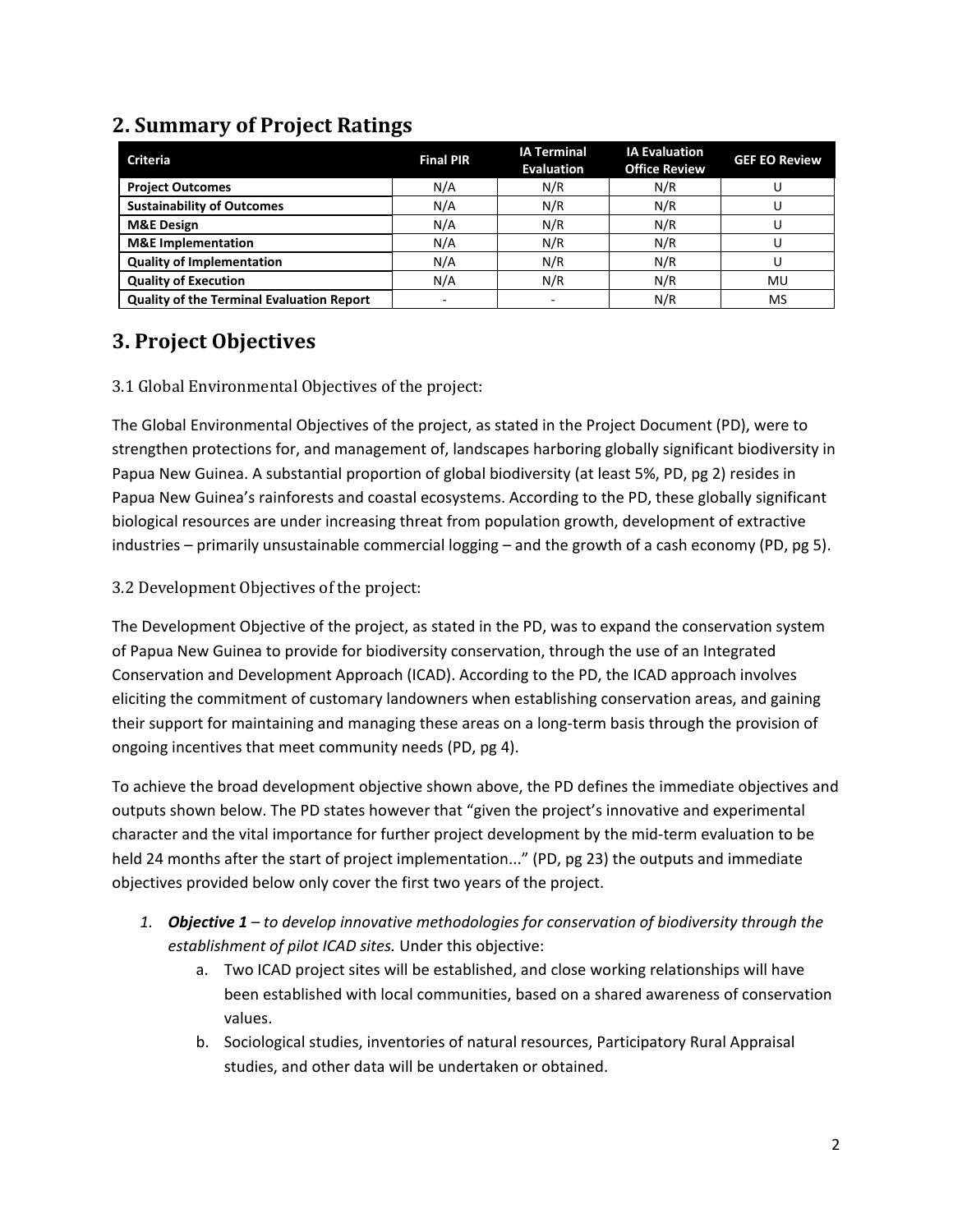- c. An ICAD planning and decision-making process that address social service needs and a planned benefit delivery program will be established for both sites.
- d. Piloting of development support programs in social services, agriculture, alternative forest products, tourism, and other development program options will be undertaken.
- 2. *Objective 2 To establish a Conservation Resource Centre (CRC) within the GoPNG's Department of Environment and Conservation (DEC) that will provide the technical and managerial skill training necessary for expanding the conservation system and for contributing to national and provincial biodiversity conservation policy and planning.* Under this objective:
	- a. A CRC will be established.
	- b. Technical inputs and orientation and training programs for national ICAD project personnel will be provided by the CRC, and CRC will facilitate NGO involvement in the ICAD projects and build a network on ICAD matters with Papua New Guinea with other government agencies and throughout the world with donor agencies.
- 3. **Objective 3** *To establish institutional, legal, financial, and policy frameworks for the expansion and future maintenance of the conservation system*. Under this objective:
	- a. A conservation trust fund will be established with resources from international donors, and the Government.
	- b. A National Conservation Council (NCC), as envisioned in the Conservation Areas Act of 1980, will be established to guide the development of a conservation system.
	- c. Strengthen the development of the Government's executing capacity by specifying capacity-building needs and drawing a timetable for the transfer of execution functions to the Government.

3.3 Were there any **changes** in the Global Environmental Objectives, Development Objectives, or other activities during implementation?

**Yes**. Although there was no change to the Global Environmental Objectives or Development Objectives of the project, after the mid-term review of the project in December 1996, the following recommendations were put forward, that refer to changes/additions in activities:

- The outputs of immediate objective 1 be revised so as to accommodate an incremental approach to the establishment of a conservation regime in Bismark-Ramu, the program's sole ICAD site.
- The overall program design be presented in logframe format with more clearly worded activities and with a set of success criteria suitable for review.
- A new and more systematic approach to programme management be developed, with clear delineation of management structure, definition of roles and responsibilities, channels of communication and measures for problem solving.
- Given the special circumstances of PNG, the GEF Secretariate should provide technical backstopping for UNDP/PNG in monitoring this project.

Revision of objective 1 was considered necessary and more reflective of the situation on the ground, in which the types of changes being proposed, i.e., establishment of a conservation regime, were seen as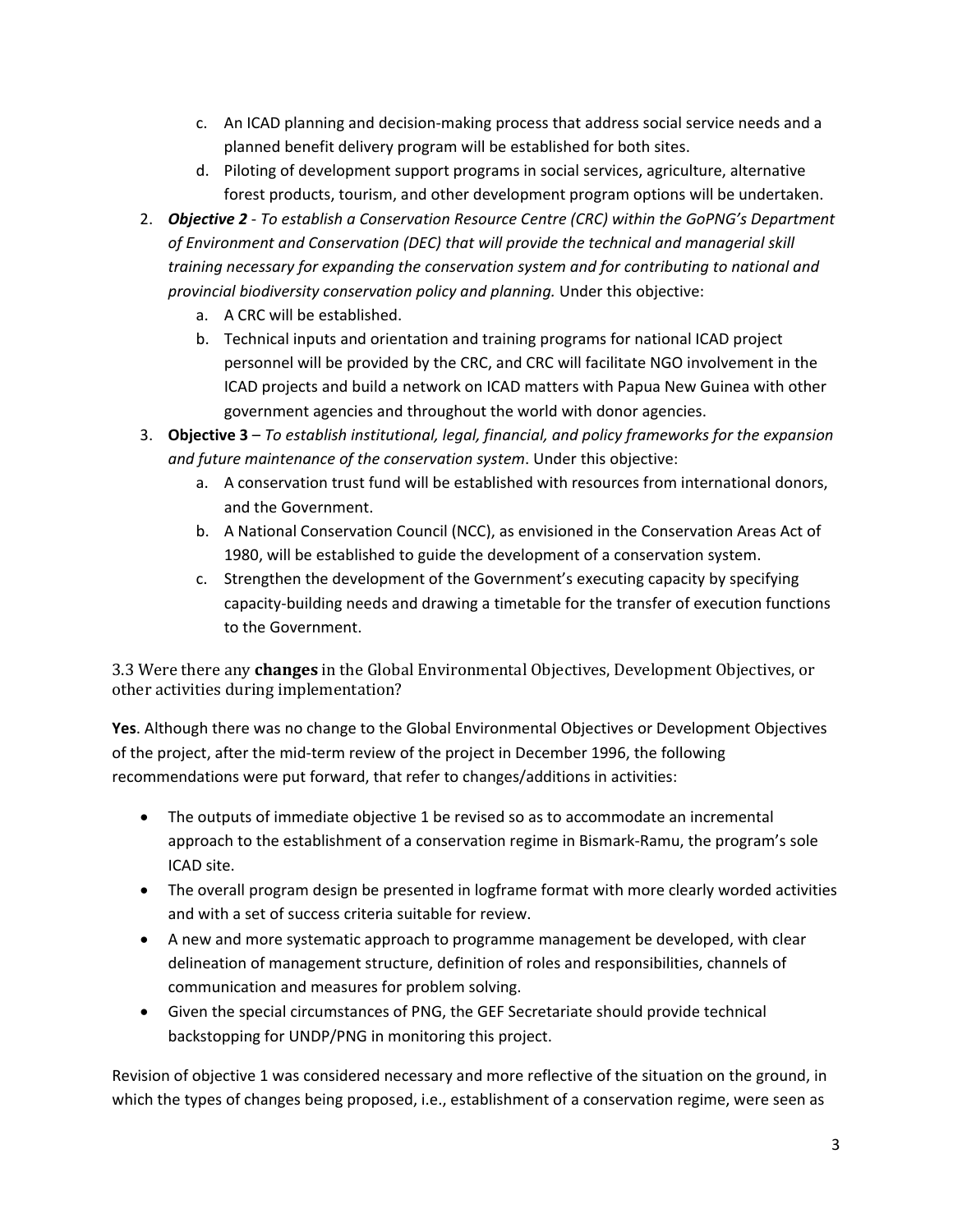requiring much more time to develop. Time would be required to develop trust among community members and project staff, capacity and knowledge among community members regarding what in fact was being proposed, as well as consensus to move forward on this objective – all of which were found to be lacking by project staff (TE, pg 8). Recommendation 1 was acted upon, however the others were not sufficiently addressed, for unknown reasons. These actions are discussed further in the section on project execution below.

### **4. GEF EO assessment of Outcomes and Sustainability**

Please refer to the GEF Terminal Evaluation Review Guidelines for detail on the criteria for ratings.

Relevance can receive either a Satisfactory or Unsatisfactory rating. For Effectiveness and Cost efficiency, a six point rating scale is used (Highly Satisfactory to Highly Unsatisfactory), or Unable to Assess. Sustainability ratings are assessed on a four-point scale: Likely=no or negligible risk; Moderately Likely=low risk; Moderately Unlikely=substantial risks; Unlikely=high risk. In assessing a Sustainability rating please note if, and to what degree, sustainability of project outcomes is threatened by financial, sociopolitical, institutional/governance, or environmental factors.

Please justify ratings in the space below each box.

| 4.1 Relevance | Rating: Satisfactory |
|---------------|----------------------|
|---------------|----------------------|

The project is relevant for PNG and the GEF. For PNG, relevance is seen in the adoption by the GoPNG of a National Forestry and Conservation Action Programme, one goal of which is "ensuring that Papua New Guinea's forest resources are managed in an ecologically sound and sustainable way, and the country's diverse ecosystems and biota are adequately protected" (PD, pg 2). Moreover, the country's Department of Environment and Conservation (DEC) produced a Strategic Plan in 1992 calling for a series of major ICAD projects – in-line with the strategy proposed by the project. At the same time, as is elaborated in sections below, the experience of the project calls into question the degree to which project proponents accurately accessed the extent of support among stakeholders – both within and outside the GoPNG – for the approach taken by the project. For the GEF, the project is aligned with Operational Programmes 3 and 4, which focus on conservation of globally significant biodiversity found in Forest and Mountain ecosystems, respectively. PNG is well known to harbor some of the most biologically rich and diverse ecosystems in the world – many of which are under increasing threat of degradation (PD).

| 4.2 Effectiveness | Rating: Unsatisfactory |
|-------------------|------------------------|
|-------------------|------------------------|

The project had major shortcomings with regard to the effectiveness in achieving expected outcomes, much of which can be attributed to poor project design. Project had unrealistic timetables and insufficient resources to execute the proposed strategy. As stated in the TE, "the Prodoc states 'a range of benefits will be provided to landowners on an ongoing basis, in return for development rights forgone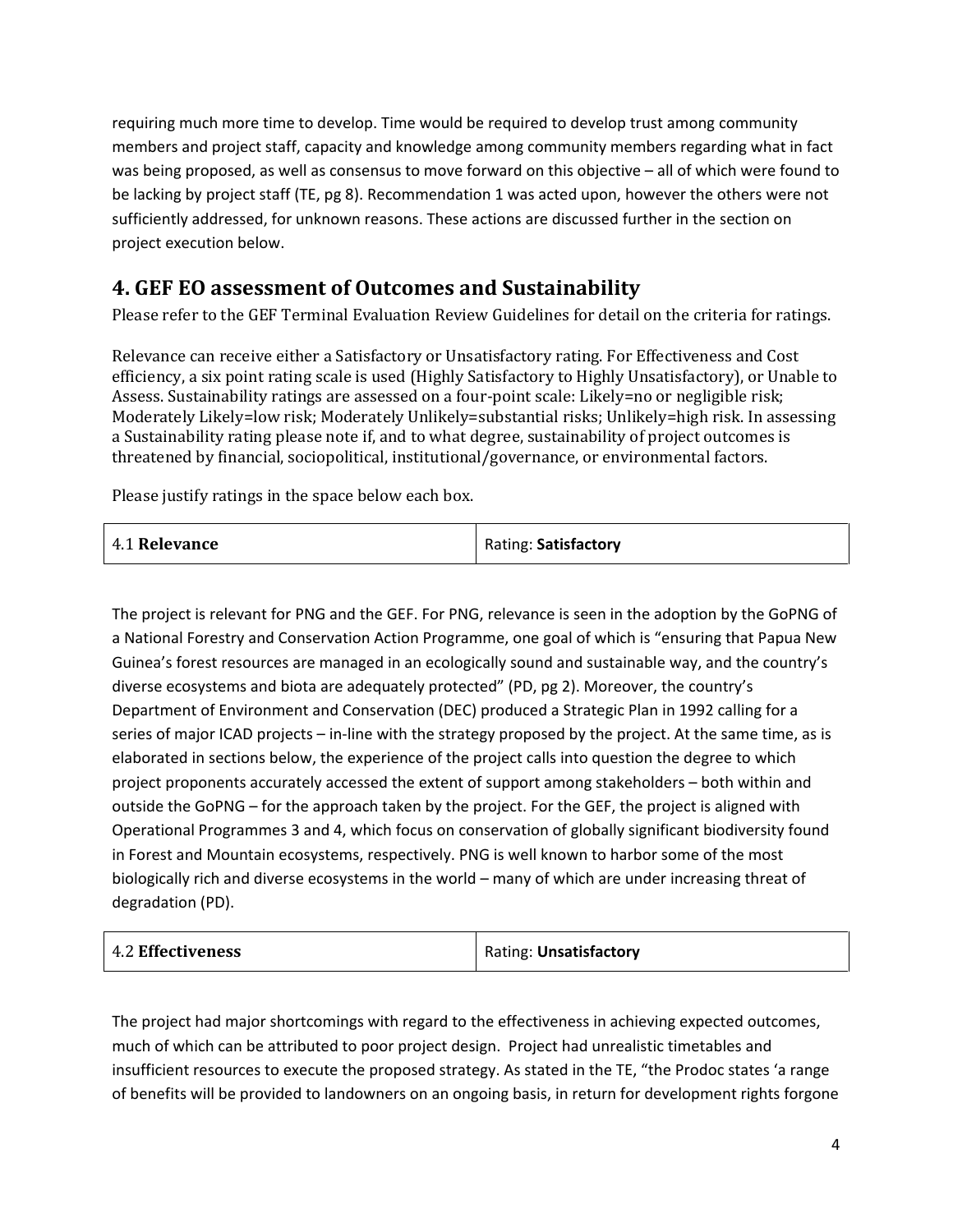in conservation agreements'...yet, apart from a \$66,000 allocation for a consultancy to investigate economic development options there was no financial provision at all for economic or social development" (TE, pg 12). This serious omission, coupled with the "naïve expectation of early firm landowner commitment to conservation" (TE, pg 12), clearly limited the extent to which expected outcomes were attained. Progress is detailed below under the three immediate objectives defined in the PD:

- *1. Objective 1 to develop innovative methodologies for conservation of biodiversity through the establishment of pilot ICAD sites.* While 2 prospective ICAD sites were identified, as called for in the PD, conservation objectives were deemed unachievable at one site (LAK), and activities at this site were terminated in August 1996. At the second site, Bismarck-Ramu, the project has engaged with the local community, but project management finds that the establishment of an ICAD, if it were to occur, will be through a "gradual incremental process," that has only begun (TE, pg 35). At the same time, TE finds that valuable lessons on approach and methodology have been learned from the project's failure in LAK, which have been well documented and publicized in a book entitled "Race of the Rainforest"(TE, pg 34).
- 2. *Objective 2 To establish a Conservation Resource Centre (CRC) with the GoPNG's Department of Environment and Conservation (DEC) that will provide the technical and managerial skill training necessary for expanding the conservation system and for contributing to national and provincial biodiversity conservation policy and planning.* According to the TE, a CRC has been established and has produced a large amount of data. However, most of the CRC output has been designed for academics and is of little use for other stakeholders in PNG (TE, pg 35). More significantly, the acceptance and integration of the CRC within the Department of Environment and Conservation has faced opposition and setbacks throughout the project, and there are significant concerns with regard to the CRC's sustainability post project (TE, pg 36).
- 3. **Objective 3** *To establish institutional, legal, financial, and policy frameworks for the expansion and future maintenance of the conservation system*. The goal of establishing a Conservation Trust Fund (CTF) by project's end was not achieved. TE reports progress on developing a proposal for a CTF, but overall, no clear strategy was put forward in the PD for achieving this goal, and one did not emerge during project implementation. In addition, no action was taken to advance the goal of establishing the National Conservation Council (NCC), although TE states that "this is not viewed by the Mission as being as significant a lapse as the project designers would have envisioned," (TE, pg 36) since the experience of the project has been that local communities will be the ones to determine the success of conservation efforts in the immediate to medium-term. Lastly, under this objective, some capacity building of DEC was to have occurred. TE finds that "circumstances in DEC have not been good for capacity building and there has been no discernible overall improvement" (TE, pg 38).

| $\vert$ 4.3 Efficiency | <b>Rating: Unsatisfactory</b> |
|------------------------|-------------------------------|
|                        |                               |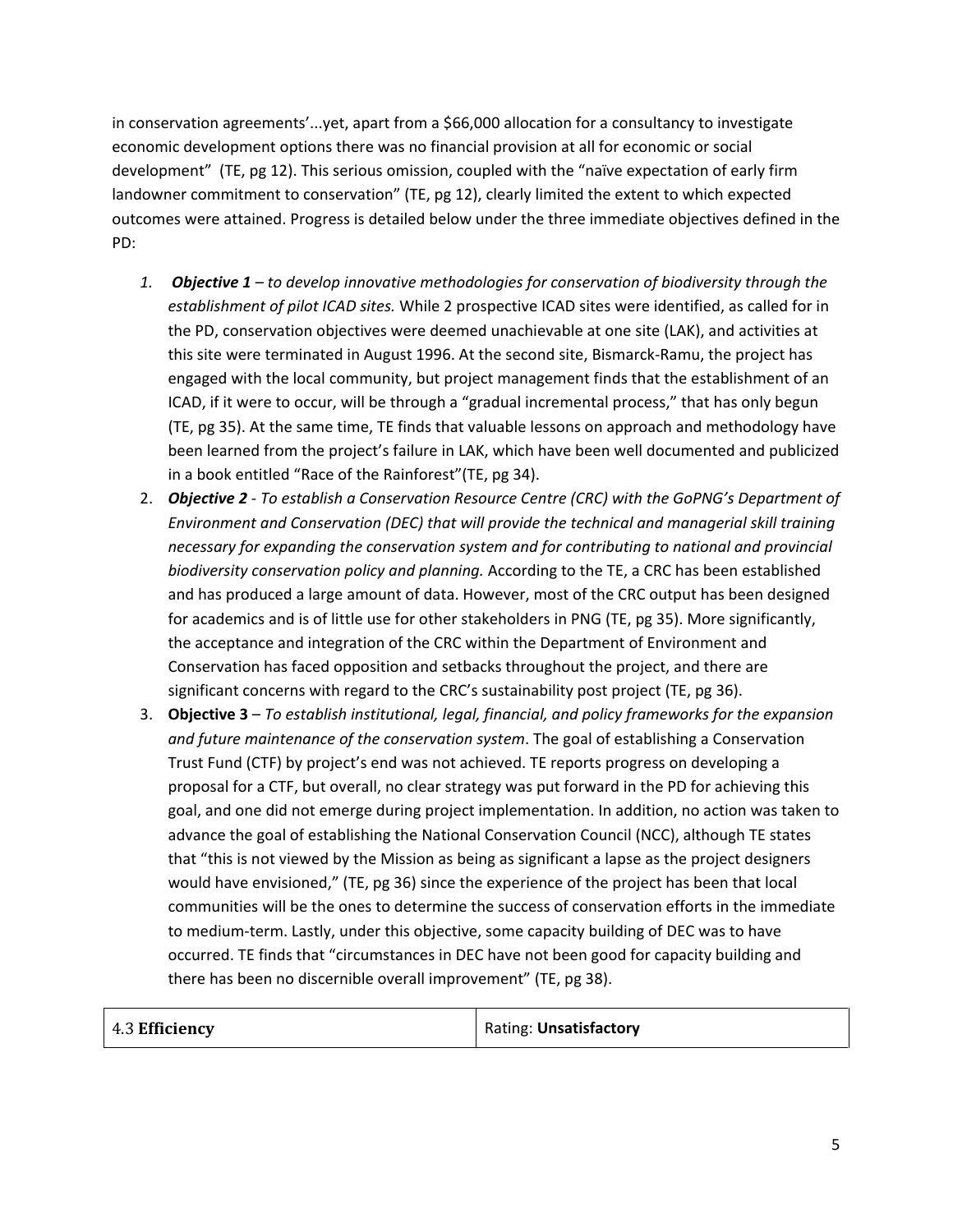Efficiency of project implementation was hampered by many factors, not all of which were under the control of project management. As stated in the TE, for much of the project, DEC staff did not perceive the CRC to be an integral part of their organization, which hampered the institutional strengthening components of the project (TE, pg 36). Moreover, there has been continuing uncertainty and low morale in the DEC itself, with the department's very survival under threat. TE states that while PD outlines 7 positions that were to function as project counterparts funded by DEC, only 3 were being funded at the time of the evaluation, and the budget allocation for DEC's execution of the project has "diminished from year to year" (TE, pg 33 – actual co-financing and project expenditures not provided in TE). Other factors cited in the TE that negatively affected project efficiency include the location of the project management base in the national capital, far from field operations, and frequent telecommunication difficulties that compounded the effects of this separation. Project field staff were actually held hostage for two days over a dispute with local communities regarding the location of a radio from which to communicate with project management in the capital. TE also states that project momentum was affected when the Chief Technical Advisor quit, resulting in a 9-month lapse before a replacement could be found, and a change in the DEC project manager. During this time, the project was sustained only through the efforts of 2 project staff (TE, pg 37). Other indications of project inefficiency are found in the recommendations that emerged from the mid-term review (see section 3.3 above). In particular, TE finds that though there were some improvements in project management efficiency following the 1996 review, many processes were still inefficient at some project sites (TE, pg 14).Lastly, TE notes that the need for technical backstopping of the project by UNDP was never addressed, which potentially could have addressed some of the management difficulties encountered throughout the project.

| 4.4 Sustainability | Rating: Unlikely |
|--------------------|------------------|
|                    |                  |

Sustainability of project outcomes faces severe risks. As the TE summarizes, "...it has to be observed that during the tenure of the Project the national basis for the conservation system has continued to degrade through the weakening of the PNG Department of Environment and Conservation, and through the systemic disrespect for the national Constitution and for laws and procedures established to bring order, and perhaps even sustainability, to the exploitation of forest resources" (TE, pg 37). Risks to the sustainability of project outcomes are assessed along the following 4 dimensions:

- *Environmental sustainability* (**U/A**) No information is provided in the TE on the status of environmental threats to the sustainability of project outomes.
- *Financial sustainability* (**U**) As stated in the TE, national funds for the DEC and for conservation have diminished over the span of the project. In the most recent 1997 budget allocations, the Biodiversity Conservation and Management Programme was the only 1 of 3 programs in DEC which did not receive any allocation from PNG. While the TE states that proposals for a conservation trust fund have advanced as a result of the project, at project completion, no commitments of funding have been obtained.
- *Socio-political sustainability* (**U**) The project experience provides little in the way of evidence that conservation objectives in PNG enjoys sufficient support either at the national or local level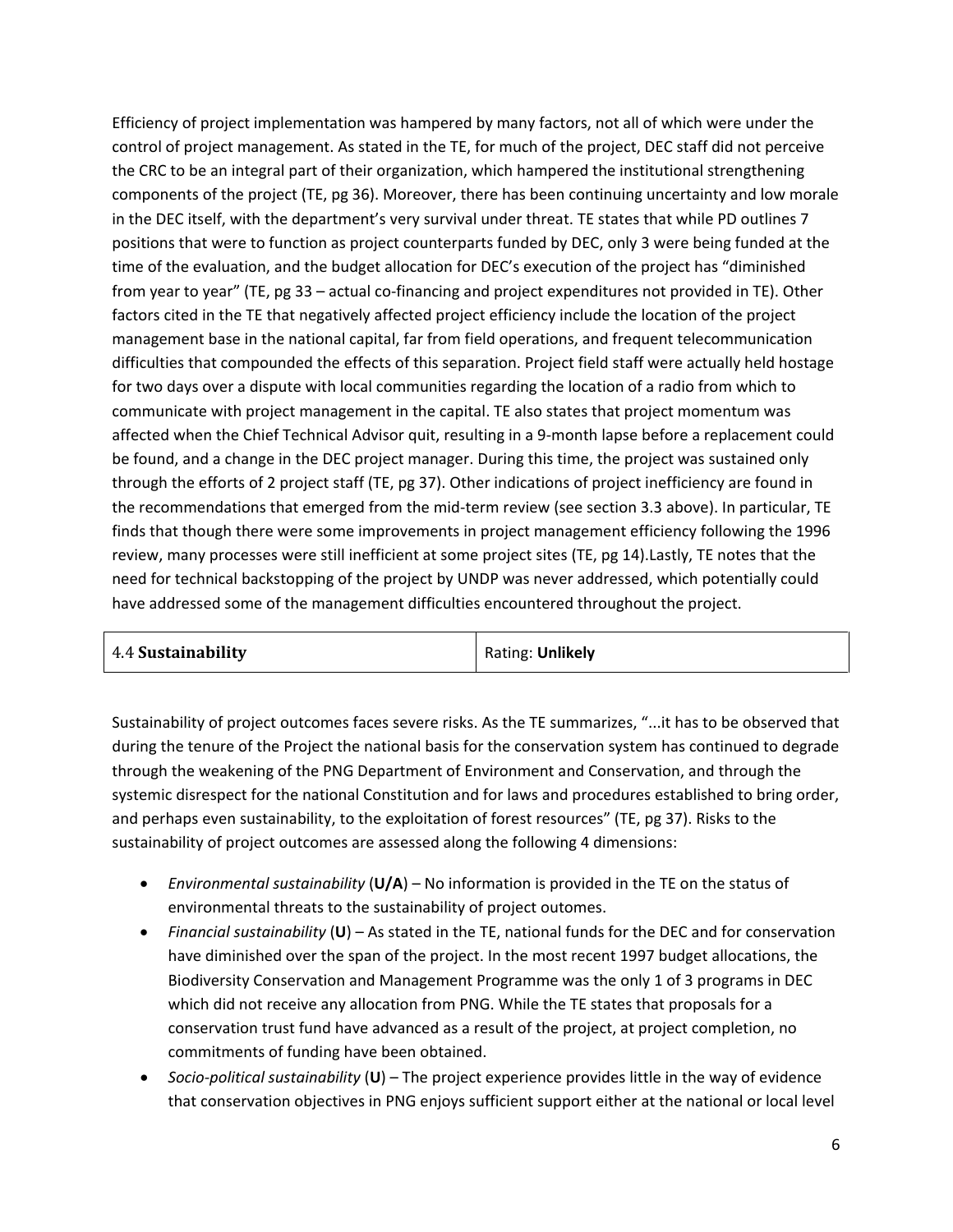to counter the short-term economic benefits to be realized from the clearing of forested resources.

• *Institutional sustainability* (**U**) – TE finds that both the CRC and the DEC face existential threats. Throughout the project, DEC staff did not accept the CRC as central to the role of DEC. At the time of the TE, the DEC was being downgraded from the status of a ministry to that of an office.

#### **5. Processes and factors affecting attainment of project outcomes**

5.1 Co-financing. To what extent was the reported co-financing essential to the achievement of GEF objectives? If there was a difference in the level of expected co-financing and actual co-financing, then what were the reasons for it? Did the extent of materialization of co-financing affect project's outcomes and/or sustainability? If so, in what ways and through what causal linkages?

TE does not provide any accounting of actual co-financing realized. TE does state that PNG funding for project counterparts in DEC has diminished from year to year, and that this affected project effectiveness and efficiency. However, no further elaboration of how or why this occurred is provided in the TE.

5.2 Project extensions and/or delays. If there were delays in project implementation and completion, then what were the reasons for it? Did the delay affect the project's outcomes and/or sustainability? If so, in what ways and through what causal linkages?

Some internal delays were noted during project completion, resulting from the need (not elaborated in TE) to find a replacement for the Chief Technical Advisor, a process that took 9-months, as well as a change in the DEC project manager. During this time, the project was sustained only through the efforts of 2 project staff (TE, pg 37). While TE states that this affected project momentum and activities, it does not elaborate on the extent to which they affected project outcomes or sustainability.

5.3 Country ownership. Assess the extent to which country ownership has affected project outcomes and sustainability? Describe the ways in which it affected outcomes and sustainability, highlighting the causal links:

Country ownership for this project does not appear to have been high, and the lack of support limited the effectiveness of project activities, including institutional strengthening of DEC through the CRC, and the establishment of ICADs, which were not embraced by target communities as expected in the PD. Part of the reason for lack of community support for ICAD conservation areas is likely due to the failure of the project design to provide for any kind of remuneration in exchange for establishing ICADs. At the national level, the GoPNG has demonstrated little support for the project, as seen in its failure to fund DEC; failure to fund project counterparts in DEC; failure to embrace the CRC within DEC; demotion of DEC from a ministry to an office; and, as the TE summarizes, "...it has to be observed that during the tenure of the Project the national basis for the conservation system has continued to degrade ... through the systemic disrespect for the national Constitution and for laws and procedures established to bring order, and perhaps even sustainability, to the exploitation of forest resources" (TE, pg 37).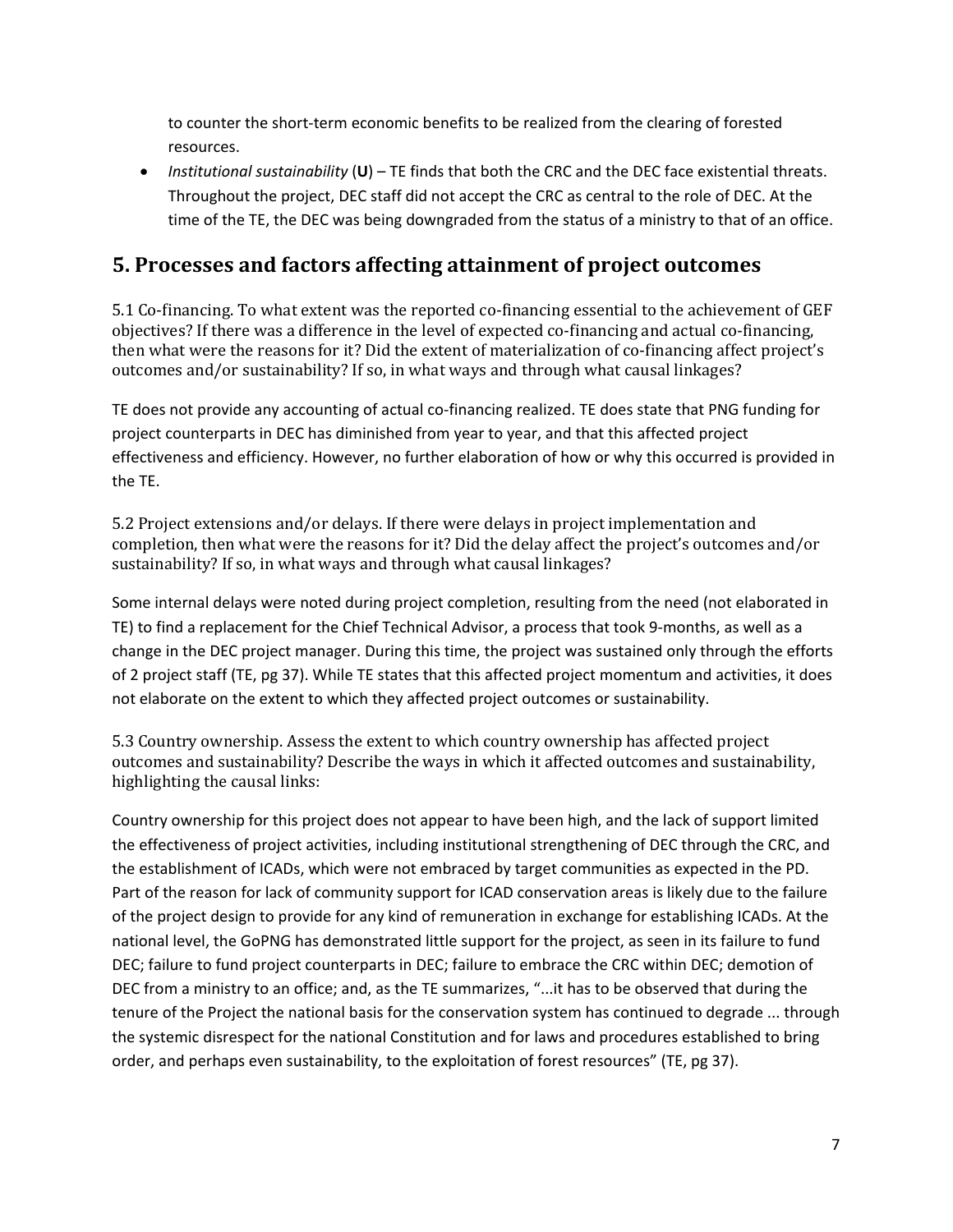### **6. Assessment of project's Monitoring and Evaluation system**

Ratings are assessed on a six point scale: Highly Satisfactory=no shortcomings in this M&E component; Satisfactory=minor shortcomings in this M&E component; Moderately Satisfactory=moderate shortcomings in this M&E component; Moderately Unsatisfactory=significant shortcomings in this M&E component; Unsatisfactory=major shortcomings in this M&E component; Highly Unsatisfactory=there were no project M&E systems.

Please justify ratings in the space below each box.

|  | 6.1 M&E Design at entry | Rating: <b>Unsatisfactory</b> |
|--|-------------------------|-------------------------------|
|--|-------------------------|-------------------------------|

Project design makes no provision for monitoring and evaluation of Project activities, either internal or external, except to state that the project will be subject to review by the Government and UNDP at least once every year, and that a mid-term review shall be done 2 years after the start of implementation to allow for changes in project design. No timetable for execution or project activities is provided, nor targets other than the overall Development Objectives established in the PD (such as establishment of 2 ICADs), nor indicators for project performance. Among the recommendations of the mid-term review were that the overall program design be presented in logframe format with more clearly worded activities and with a set of success criteria suitable for review, as the lack of an implementation timetable and targets and indicators was clearly seen as a factor hindering project performance.

| 6.2 M&E Implementation | Rating: Unsatisfactory |
|------------------------|------------------------|
|                        |                        |

While the project did undertake a mid-term review that generated several recommendations for revision of project activities including design and implementation of M&E components, no effective M&E system appears to have been established. Among other effects, the lack of a working M&E system limited the extent to which the TE was able to effectively evaluate the project at completion (TE, pg 15). One of the recommendations of the mid-term review was that the overall program design be presented in logframe format with more clearly worded activities and with a set of success criteria suitable for review. According to the TE, a draft logframe for 1-year's worth of activities (1997) at 1 ICAD site (Bismark-Ramu) was developed at a 3-day gathering. However, TE finds that "there was no subsequent monitoring and evaluation using this draft logframe. For the most part, the indicators listed in the Bismarck-Ramu logframe are quantitative as opposed to qualitative, which poses problems when assessing a community development process" (TE, pg 23).

#### **7. Assessment of project implementation and execution**

Quality of Implementation includes the quality of project design, as well as the quality of supervision and assistance provided by implementing agency(s) to execution agencies throughout project implementation. Quality of Execution covers the effectiveness of the executing agency(s) in performing its roles and responsibilities. In both instances, the focus is upon factors that are largely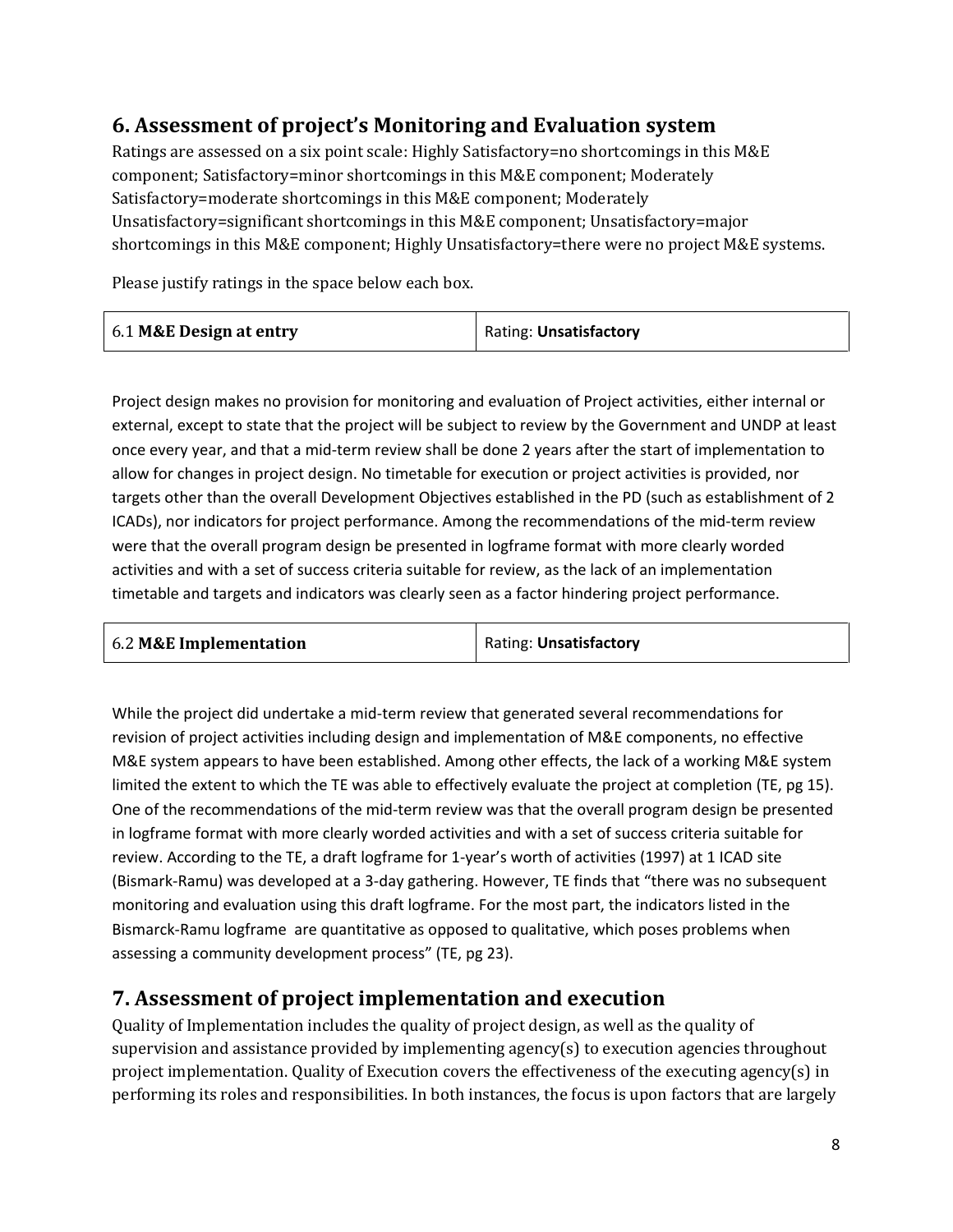within the control of the respective implementing and executing agency(s). A six point rating scale is used (Highly Satisfactory to Highly Unsatisfactory), or Unable to Assess.

Please justify ratings in the space below each box.

| 7.1 Quality of Project Implementation | Rating: Unsatisfactory |
|---------------------------------------|------------------------|
|---------------------------------------|------------------------|

TE finds that project implementation had major shortcomings, both with respect to weaknesses in project design, and in lack of adequate technical support during project implementation. Weaknesses in project design that are identified in the TE include (TE, pg 12):

- The PD state "a range of benefits will be provided to landowners on an ongoing basis, in return for development rights forgone in conservation agreements. These benefits may include, but are not limited to: health services, education and training services, employment, agricultural development programmes, business development programmes, resource management decision-making forums, boundary identification, resource monitoring and management systems" – yet, apart from a \$66,000 allocation for a consultancy to investigate economic development options there was *no financial provision at all* for economic or social development. This omission is particularly noteworthy given the relatively large size of the GEF grant (\$5 million);
- "Involvement of women" was listed as a special consideration, and yet no provision was made in the project design for activities which would serve to facilitate practical application of this issue;
- The 5-year span of activities designed to lead to the establishment of new conservation areas underestimated the time required for this on customary land, and there was a naïve expectation of early firm landowner commitment to conservation;
- There was no provision for M&E of project activities.

Along with these serious design flaws, support during project implementation from UNDP was inadequate. While UNDP provided for administrative backstopping, no technical support to the project was provided during implementation, which the TE finds was "a matter of particular concern" (TE, pg 7).

| 7.2 Quality of Project Execution | Rating: Moderately Unsatisfactory |
|----------------------------------|-----------------------------------|
|----------------------------------|-----------------------------------|

TE identifies several areas where project management was unsatisfactory. These include failure to follow up on many of the recommendations from the mid-term review, particularly development and implementation of a project logframe which was to be submitted to GoPNG for formal acceptance, and development of an effective M&E system. As TE notes, field management staff "did not respond as expected" (TE, pg 24). Project execution was clearly hindered by lack of government support for DEC and for the CRC in general, which are described in sections above. Moreover, TE states that project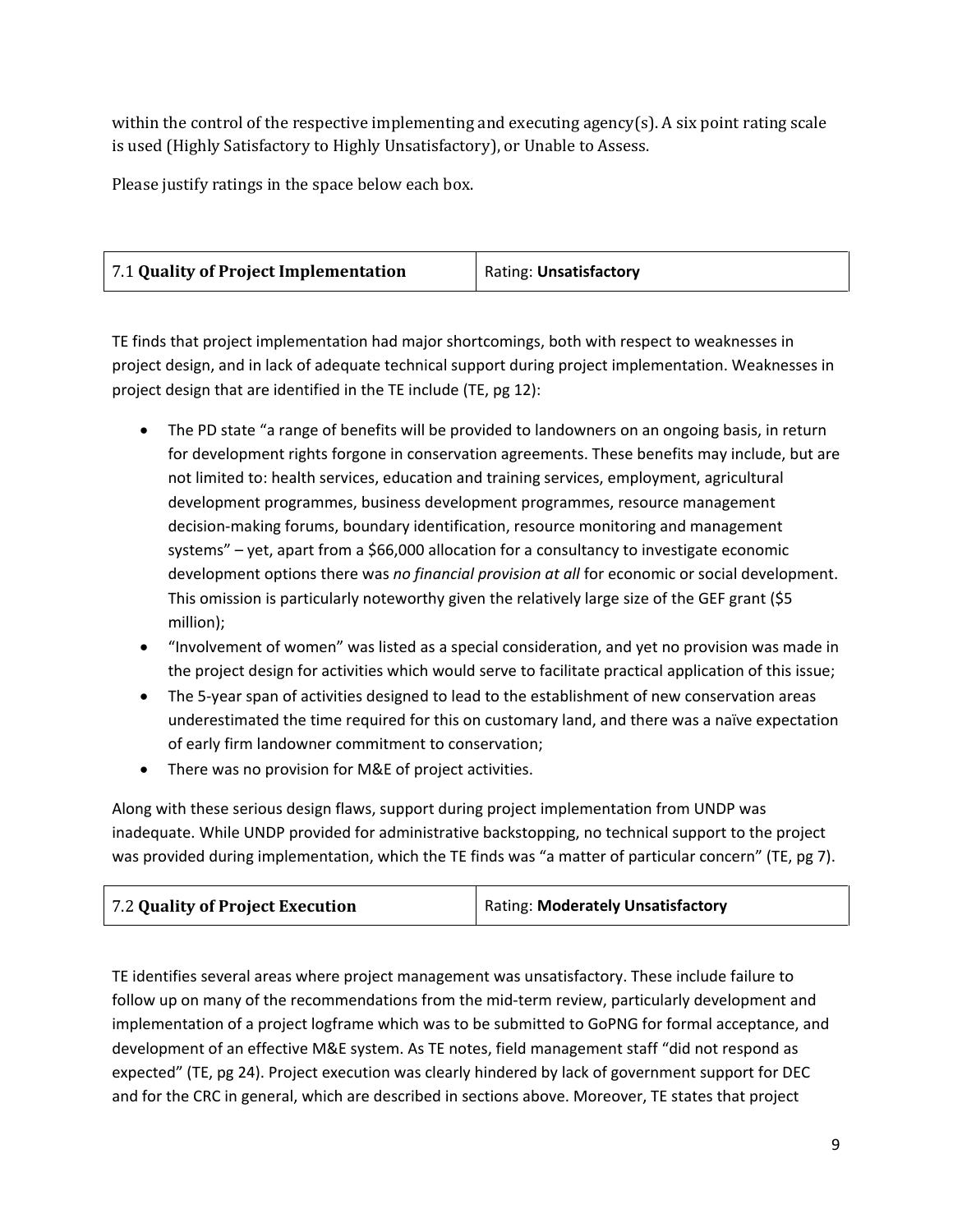momentum was affected by a need to replace the Chief Technical Advisor (no further elaboration provided in TE), resulting in a 9-month lapse before a replacement could be found, and a change in the DEC project manager. During this time, the project was sustained only through the efforts of 2 project staff (TE, pg 37). Other indications of problems with project management are found in the recommendations that emerged from the mid-term review (see section 3.3 above). One of the recommendations of the mid-term review was that the overall program design be presented in logframe format with more clearly worded activities and with a set of success criteria suitable for review. According to the TE, a draft logframe for 1-year's worth of activities (1997) at 1 ICAD site (Bismark-Ramu) was developed at a 3-day gathering. However, TE finds that "there was no subsequent monitoring and evaluation using this draft logframe Project management is rated as moderately unsatisfactory because the project was successful in documenting and publicizing many important lessons for the project (TE, pg 15), and many of the issues plaguing project execution, such as weaknesses in project design and lack of government support, were external to project management.

#### **8. Lessons and recommendations**

8.1 Briefly describe the key lessons, good practices, or approaches mentioned in the terminal evaluation report that could have application for other GEF projects.

TE provides the following key lessons regarding conservation in PNG:

- While the State can, should, and does set guidelines for the development of the nation's land and sea resources, and establishes structures and procedures to facilitate such development, it is the resource owners themselves who decide on development and conservation. Operating in a modern world, they are poorly equipped with knowledge and skills to carry this responsibility. Poor political will at the national and provincial levels certainly frustrates conservation efforts, and much more could be achieved through improved government. However, the fact remains that since the power to determine the fate of biodiversity rests largely at the resource owner community level, it is at this level that the will for conservation needs continual assessment and support.
- When faced with a need to decide on a proposal for a large scale use of forests, for agriculture or timber extraction, landowners are pressured to make irrevocable decisions on the basis of:
	- o Very limited information about options, benefits and costs;
	- o An ignorance of laws and government procedures;
	- $\circ$  In circumstances where there is a depressing lack of basic medical and educational services;
	- $\circ$  And in the context of very attractive inducements of cash and goods proffered by those who seek to gain control of a resource owning group's timber rights.

The TE does not provide any further lessons but does point the interested reader to Chapter 5 of "Race for the Rainforest," that was written about the project experiences in Lak. TE states that this Chapter, "eloquently summarizes the complex situation at the community level and offers a clear and readable outline of the complex issues to be addressed in working with PNG landowner communities. It is highly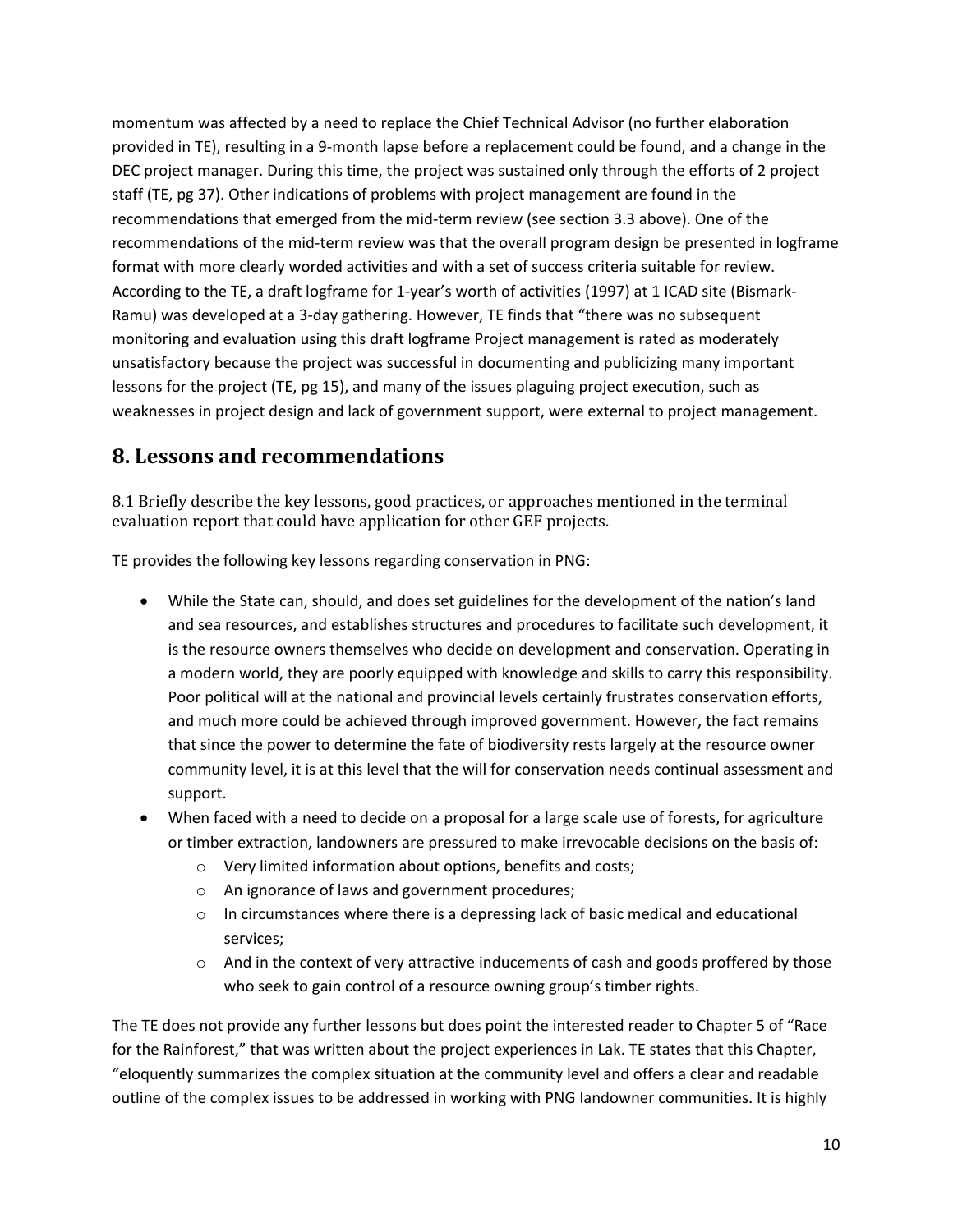recommended that this chapter be closely studied by those who seek to properly understand the sociopolitical context in which the Project has had to operate" (TE, pg 41).

8.2 Briefly describe the recommendations given in the terminal evaluation.

No recommendations are provided in the TE.